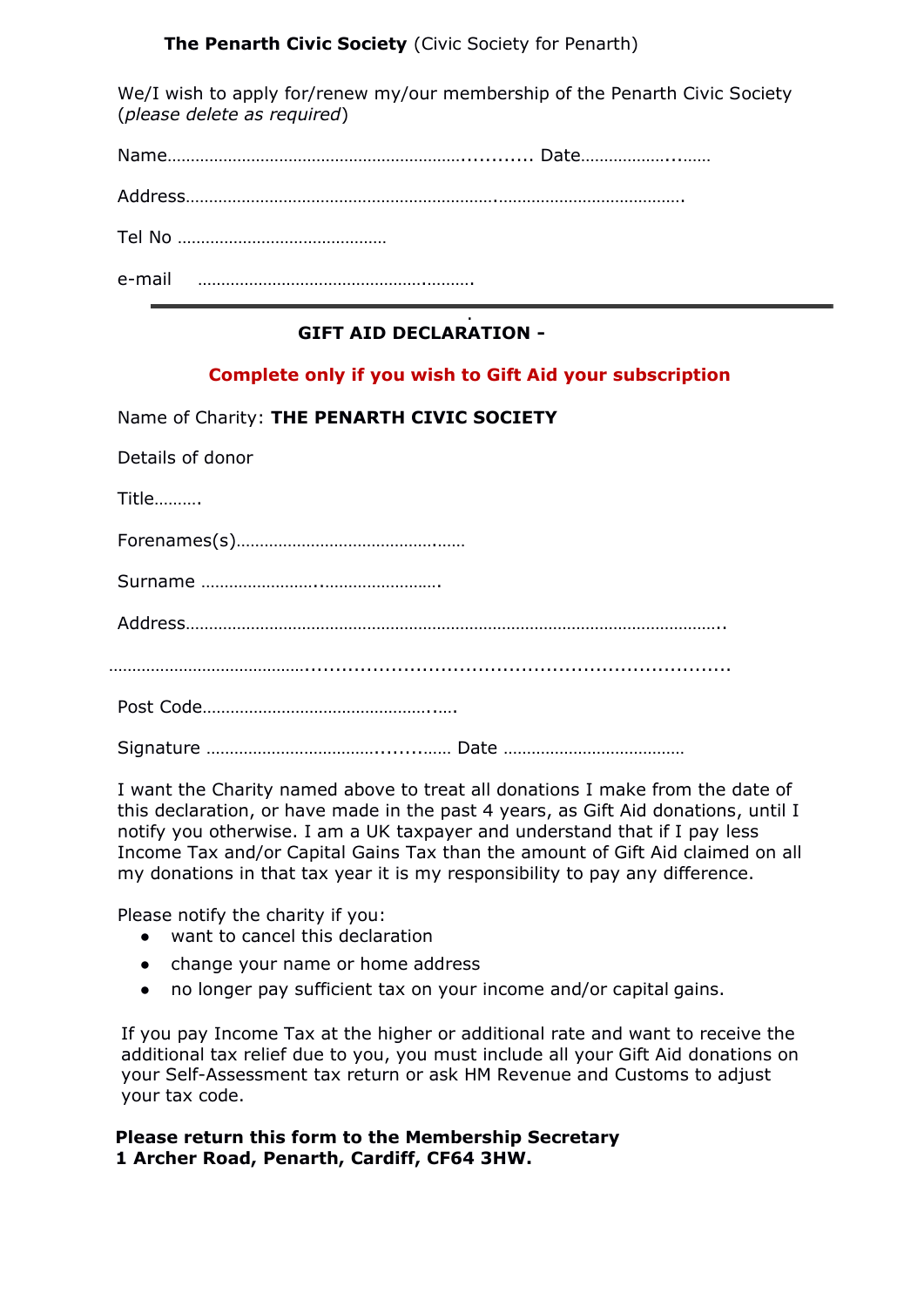### **THE PENARTH SOCIETY**

STANDING ORDER MANDATE

(Please send this part of the form to **your BANK**)

TO ………………………………………………………………………………….… **Bank/Building Society**

## Please pay annually **f**or the credit of **THE PENARTH SOCIETY**

Sort Code 20-18-27 Account Number 90698296 Barclays Bank Penarth Branch Cardiff Group, PO.Box 52, Cardiff CF1 4XR

The sum of £…………… ( amount in words)

…………………………………………….………………….

commencing on 1st/ April/ 20

and on the **1st day of April of each year** thereafter until further notice.

THIS INSTRUCTION CANCELS ANY PREVIOUS ORDER IN FAVOUR OF THE PENARTH SOCIETY NAMED UNDER THIS ACCOUNT NUMBER.

Bank Account to be debited – Your name(s)

………………………………………………………………………………..

Sort code ………………………….

A/C number…………………..…………………………………….

Signature(s)

…………………………………………………………………………….………………